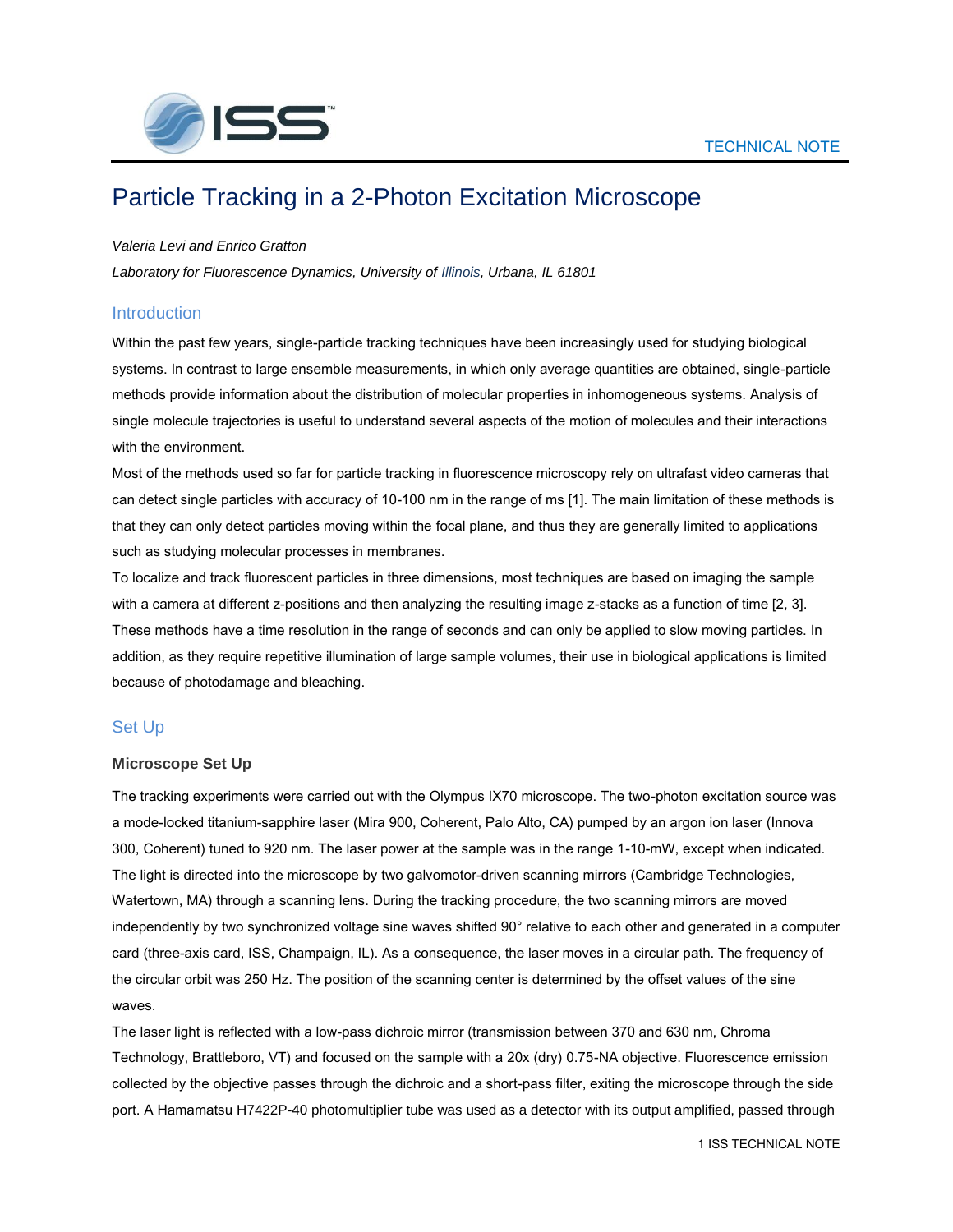a photon counting discriminator (PX01 Photon Counting Electronics, ISS), and counted with a data acquisition card (ISS). The experiments are controlled by a data acquisition program (SimFCS, Laboratory for Fluorescence Dynamics, Champaign, IL).

## Tracking Routine

The tracking routine starts with a fast raster scan of a large area of the sample in which the particle of interest can be observed. Then, we select the particle to be tracked by clicking on top of its image. This directs the laser beam to the chosen particle by changing the DC offset values of the output of the 3-axis card for the x, y, and z coordinates. This point is considered as the initial coordinates for the tracking.

During each cycle of the tracking routine, the excitation beam traces n circular orbits in a plane above the particle and n orbits in a plane below (Fig. 1). The diameter of the orbit is equal to the x,y-width of the point spread function (PSF), and the scanned z planes are separated in a distance equal to the z-width of the PSF.

In a typical experiment, the frequency of the z-square wave is 8 or 16 times slower than that of the x and y sine waves. Thus, the x,y-scanning mirrors trace  $n = 4$  or 8 circular orbits in each focal plane (2n orbits per cycle). The fluorescence intensity is averaged over the n orbits in each plane to improve the signal/noise ratio (S/N). Fluorescence data is collected at high frequency ( $f_{data}$  = 16 or 32 kHz) as the laser moves around the particle. As demonstrated by Kis-Petikova and Gratton [4] and Berland et al. [5], the fluorescence intensity (F) during the scanning is a periodic function of time (t):

'n

$$
F(t) = \frac{2F_0/\pi}{1 + \frac{\lambda^2 (z_p - z_s(t))^2}{w_0^4 \pi^2}} exp \left[ -\frac{2[(x_p - x_s(t))^2 + (y_p - y_s(t))^2]}{w_0^2 + \frac{\lambda^2 (z_p - z_s(t))^2}{w_0^2 \pi^2}} \right] + B
$$
 [1]

h,

where w<sub>o</sub> is the beam waist,  $\lambda$  is the wavelength, B is the background intensity, and  $F_o$  is a constant. The subscripts p and s refer to the particle and the scanner coordinates, respectively.

For the scanning routine described above, the coordinates of the scanner vary as a function of time as follows:

$$
x_{s}(t) = r_{xy}\cos(2\pi f_{\text{orbit}}t)
$$
  
\n
$$
y_{s}(t) = r_{xy}\sin(2\pi f_{\text{orbit}}t)
$$
  
\n
$$
r_{z} = 0 < \frac{f_{\text{orbit}}t}{n} < 1, 2 < \frac{f_{\text{orbit}}t}{n} < 3...
$$
  
\n
$$
z_{s}(t) = -r_{z} = 1 < \frac{f_{\text{orbit}}t}{n} t < 2, 3 < \frac{f_{\text{orbit}}t}{n} < 4...
$$
 [2]

where  $r_{xy}$  is the xy-circular orbit radius,  $r_z$  is half the amplitude of the z-square wave and  $f_{\text{orbit}}$  is the frequency of the circular orbit. According to these equations, the absolute position of the particle  $(x_0, y_0, z_0)$  can be determined by measuring the fluorescence intensity while moving the laser beam as a function of time. Fig. 1 represents intensity profiles simulated for particles situated at different positions relative to the center of the scanner. It is clear that the intensity signal is very sensitive to the position of the particle.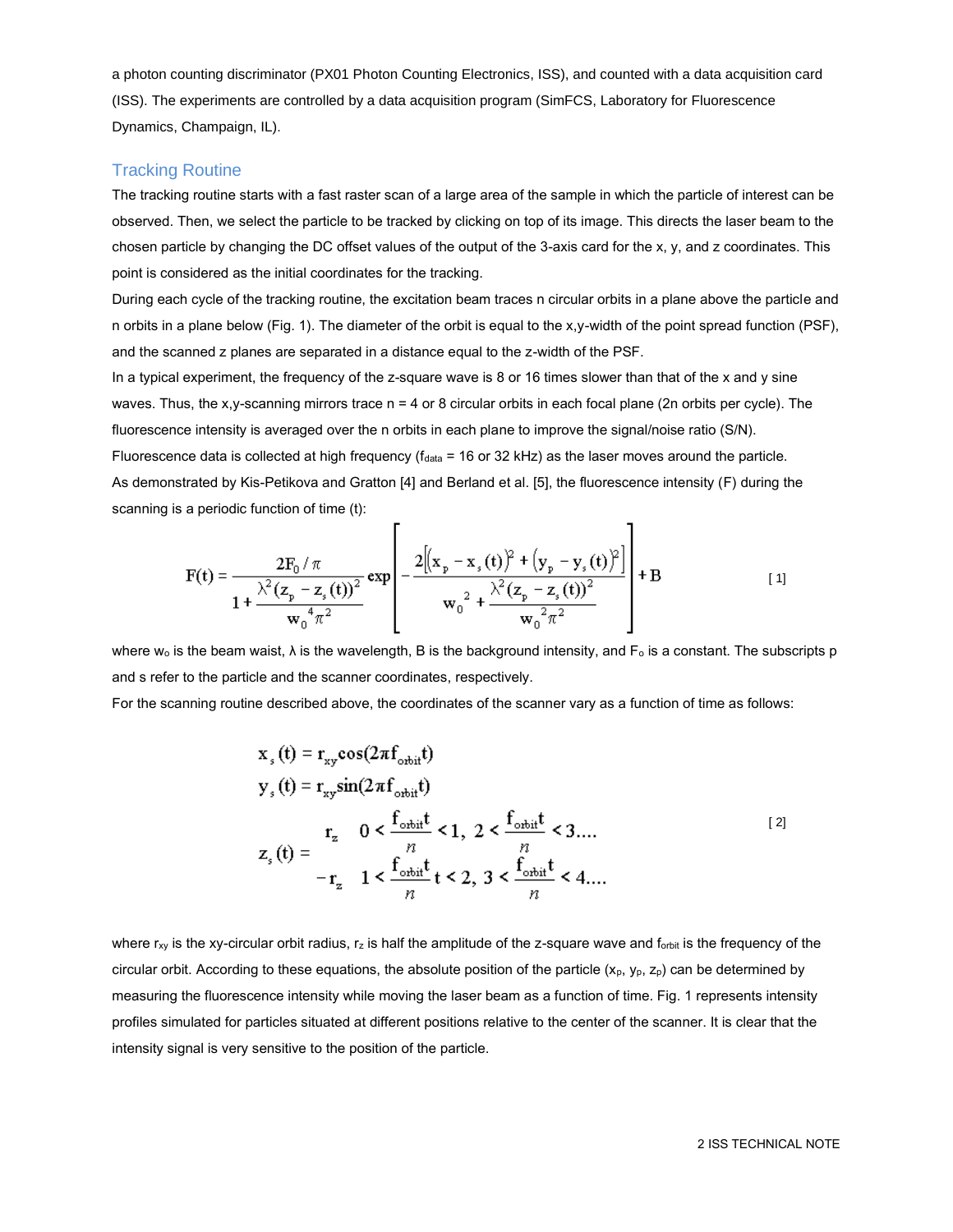

**Figure 1.** Intensity profile determined during two cycles of the tracking routine represented as function of the angle of rotation of the laser for different relative positions of the particle with respect to the center of scanning (right panels). Each cycle of the tracking routine consisted in two orbits, each one at a different z-plane. The left panels show diagrams of the relative position of the particle (red circle) respect to the center of scanning. The laser orbits are represented with blue ovals. The arrow shows the starting point of the tracking cycle.

After each cycle of the tracking routine, the coordinates of the particle are determined on the fly from the phase and modulation of the fluorescence signal calculated by Fast Fourier Transform. Then, the center of scanning is moved to this new position and a new cycle of the tracking routine starts. In other words, during the tracking routine, the scanner follows the particle by changing its position to that calculated for the particle in the previous cycle. In an ideal tracking experiment, the scanner is always on top of the particle and the positions of the scanner and the calculated for the particle are identical.

### **Results**

The performance of the method was studied in different calibration experiments. Fist, we determined the error of the tracking method by following 500-nm fluorescent beads immobilized onto a coverslip. The calculated error in the particle position was 20 nm along each axis, using  $f_{data} = 32$  kHz,  $f_{orbit} = 250$  Hz,  $n = 8$ ,  $r_{x,y} = 0.7$  µm and  $r_z = 2.5$  µm. This value was calculated by averaging the standard deviations obtained for the x, y and z coordinates after 600 tracking cycles.

Then, we moved the coverslip in known trajectories and determined the trajectories of the fluorescent beads. Fig. 2 shows an experiment in which we tested the tracking method for distances in the nm range. We used a nanometric stage (Mad City Labs: Nano-Bio 2) with 0.7 nm position accuracy in the closed loop scanning mode. The beads were moved in defined steps ranging from 20 to 100 nm. Fig. 2A shows the trajectory recovered for a particle moving in steps of 60 nm in the x direction.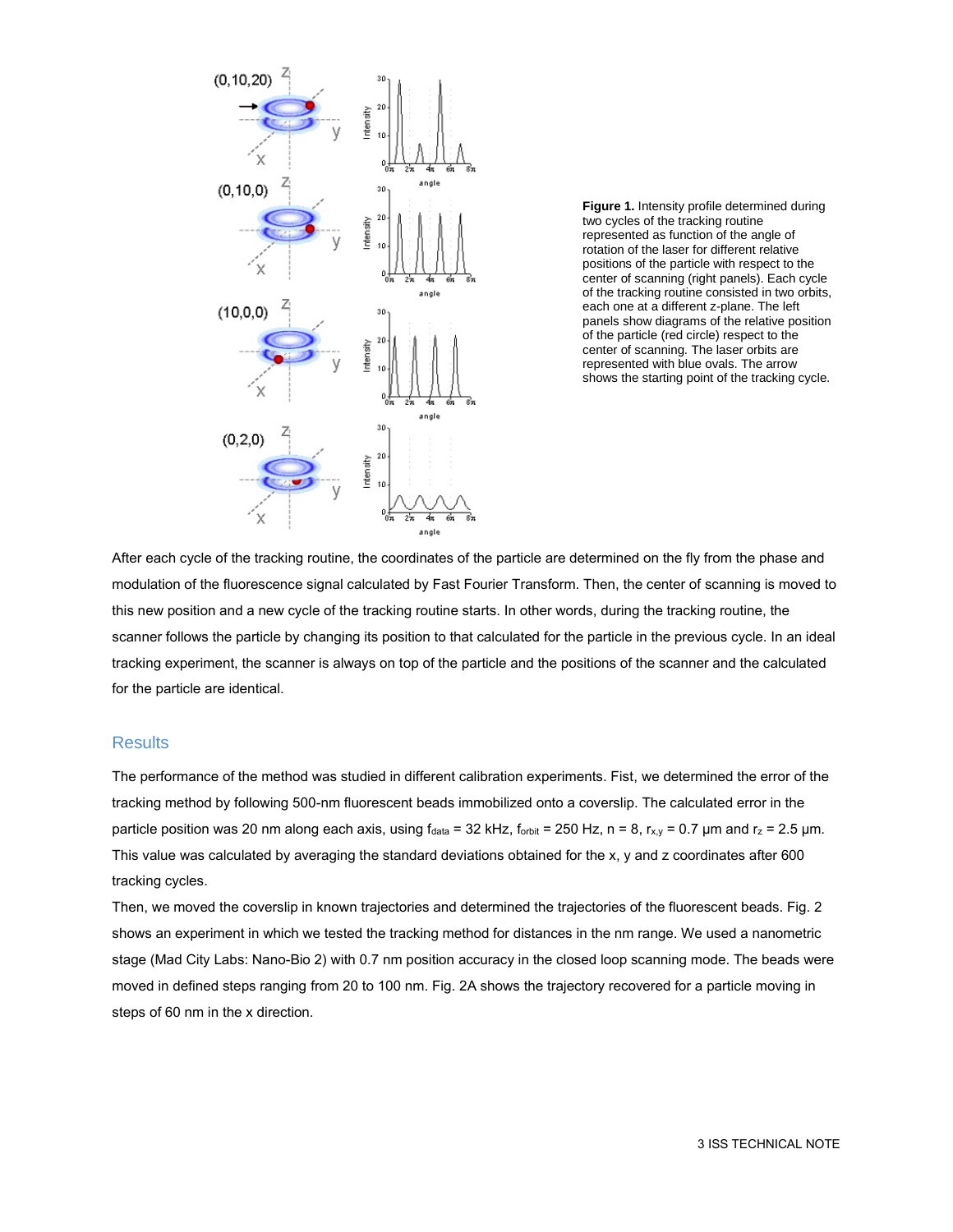

**Figure 2**. Tracking accuracy. (A) Trajectory recovered for beads moving in 60 nm steps. The inset to the figure show the average step size recovered plotted as a function of the input step size. (B) Dependence of the tracking accuracy on the signal/noise ratio. The position of fixed beads with diameters (nm): 552 ( $\Box$ ), 100 ( $\circ$ ), 24 (■) and 14 (●) where determined at laser powers in the range 0.1-15 mW, using the following parameters for the tracking routine:  $f_{data} = 32$  kHz,  $f_{orbit} = 250$  Hz,  $n = 16$ ,  $r_{x,y} =$ 0.7  $\mu$ m and  $r_z$  = 2.5  $\mu$ m. The continuous line represents the fitting of the following function: accuracy =  $\alpha(S/N)^8$  with  $\alpha = 49 \pm 5$  nm,  $\beta = 0.54 \pm 0.08$ . The dashed line represents the theoretical accuracy.

Figure 2B shows the accuracy on the determination of the position measured for beads of different sizes (10-500 nm diameter) as a function of the signal to noise ratio, which was modified by varying the excitation laser power. The figure shows that the accuracy of the tracking is approximately constant for S/N higher than 2 and increases with square root dependence for lower values of S/N, as predicted by theory. Also, the accuracy is independent of the size of the fluorescent beads. In addition, Figure 2B shows the theoretical accuracy of the particle position as a function of S/N. These values were obtained by using the tracking program to simulate and track a particle with diffusion coefficient equal to zero, variable brightness and considering a PSF of dimensions identical to that determined experimentally. The accuracy was determined by tracking the simulated particle using the same set of parameters that were used in the experiment shown in Fig 2B. It can be observed that the theoretical limit (~1 nm) cannot be reached experimentally due to instrumental factors such as thermal and mechanical jitter that contribute to the noise of the measurements.

### **Conclusion**

In conclusion, we determined that the tracking method can follow the motion of fluorescent particles in 3-dimensions with a precision of 20 nm using an integration time of 32 ms.

Using two-photon microscopy makes this method well suited for biological applications since it provides significantly lower out-of-focus photodamage and photobleaching than other fluorescence microscopies [6]. Also, during the tracking the laser is focused in a small volume surrounding the particle, resulting in reduced photodamage of the rest of the sample.